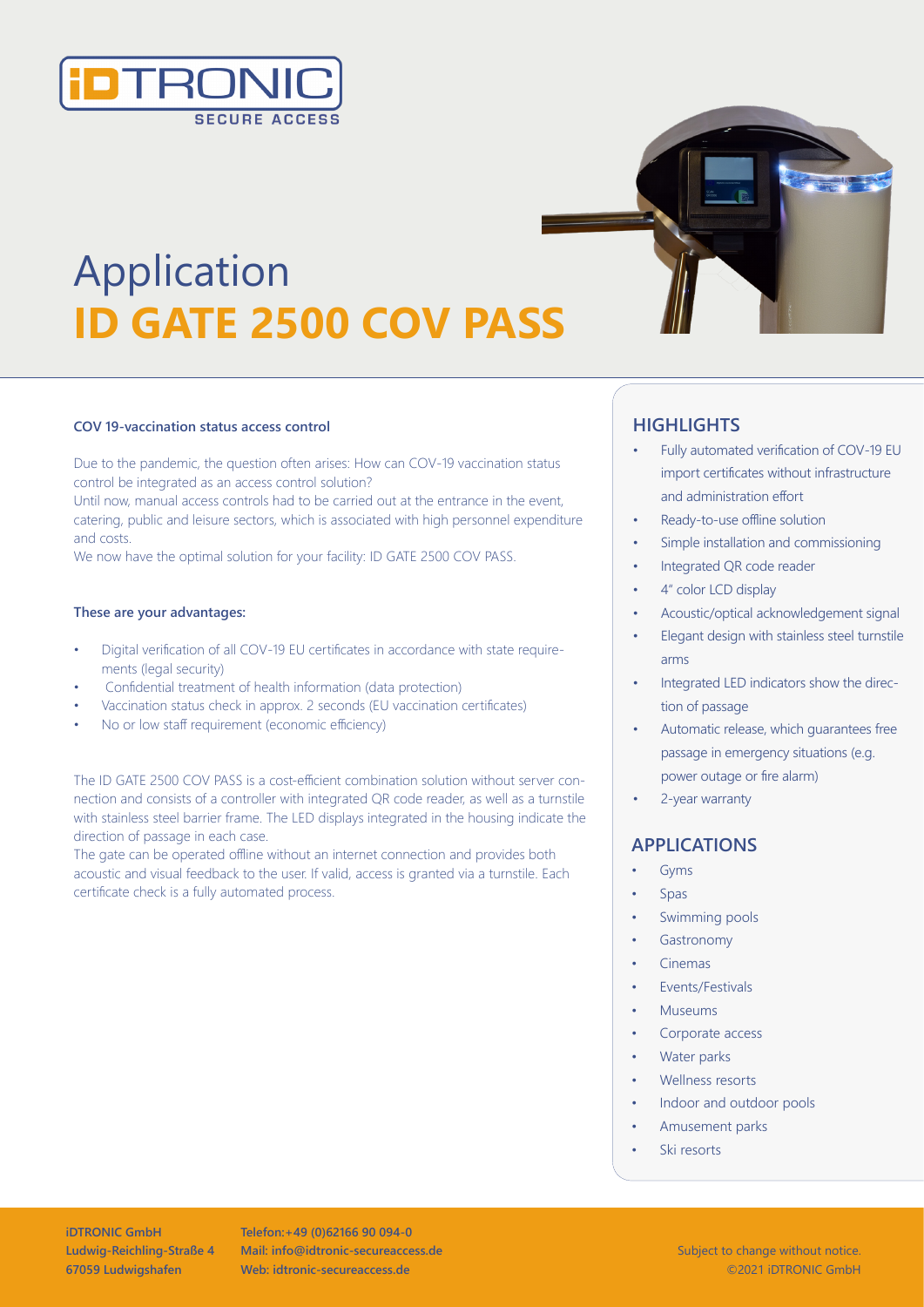

## **Technical data** turnstile

| <b>Dimension</b>           | 1050x470x875mm                           |  |
|----------------------------|------------------------------------------|--|
| Passage width              | $500 \,\mathrm{mm}$                      |  |
| <b>Material</b>            | Powder-coated sheet steel, ABS,          |  |
|                            | stainless steel turnstile arms           |  |
| <b>Operating voltage</b>   | 12 VDC $\pm$ 10%                         |  |
| <b>Power consumption</b>   | max. 2220 mA at 12VDC                    |  |
|                            | (power supply 12VDC/5A is recommended)   |  |
| Passage frequency          | Single passage: max. 30 persons / minute |  |
| (2 operating modes)        | Free passage: max. 60 persons / minute   |  |
| <b>Passage directions</b>  | <b>Bidirectional</b>                     |  |
| <b>Emergency mechanism</b> | Automatic release                        |  |
| Input                      | 4 digital input TTL (0-5V)               |  |
|                            | 3 integrated buttons                     |  |
| <b>Optical signals</b>     | 12 LED RGB (6 on one side)               |  |
|                            | 1 buzzer                                 |  |



| Color                        | Standard: grey, other colors on request                                                                 |
|------------------------------|---------------------------------------------------------------------------------------------------------|
| <b>Operating temperature</b> | from $0^{\circ}$ C to +70 $^{\circ}$ C                                                                  |
| <b>Protection class</b>      | IP 54 (protection against dust and water splash)                                                        |
| Weight                       | $36$ kg                                                                                                 |
| Scoop of delivery            | • 1x ID Gate 2500 turnstile<br>• 1x Contoller board<br>• 1x power supply unit (12V 5A DIN) & Controller |

# **Technical data** Controller

| <b>Nominal voltage</b>      | 9.23 VDC                                               |  |
|-----------------------------|--------------------------------------------------------|--|
| <b>Power consumption</b>    | Max. 340 mA                                            |  |
| <b>CPU</b>                  | Freescale i.MX6 Family, based on ARM Cortex-A9         |  |
|                             | Processors: iMX6ULL up to 528 MHz clock frequency<br>٠ |  |
| <b>RAM</b>                  | 256 MB DDR3L onboard                                   |  |
| <b>Flash memory</b>         | 8 GB eMMC soldered on board                            |  |
| <b>Display / Resolution</b> | TFT 4" color-LCD-Display / 720x720 Pixel               |  |
| Input / Output              | Digital IN                                             |  |
| <b>LED signal</b>           | 4 LEDs for lateral backlighting                        |  |
|                             |                                                        |  |